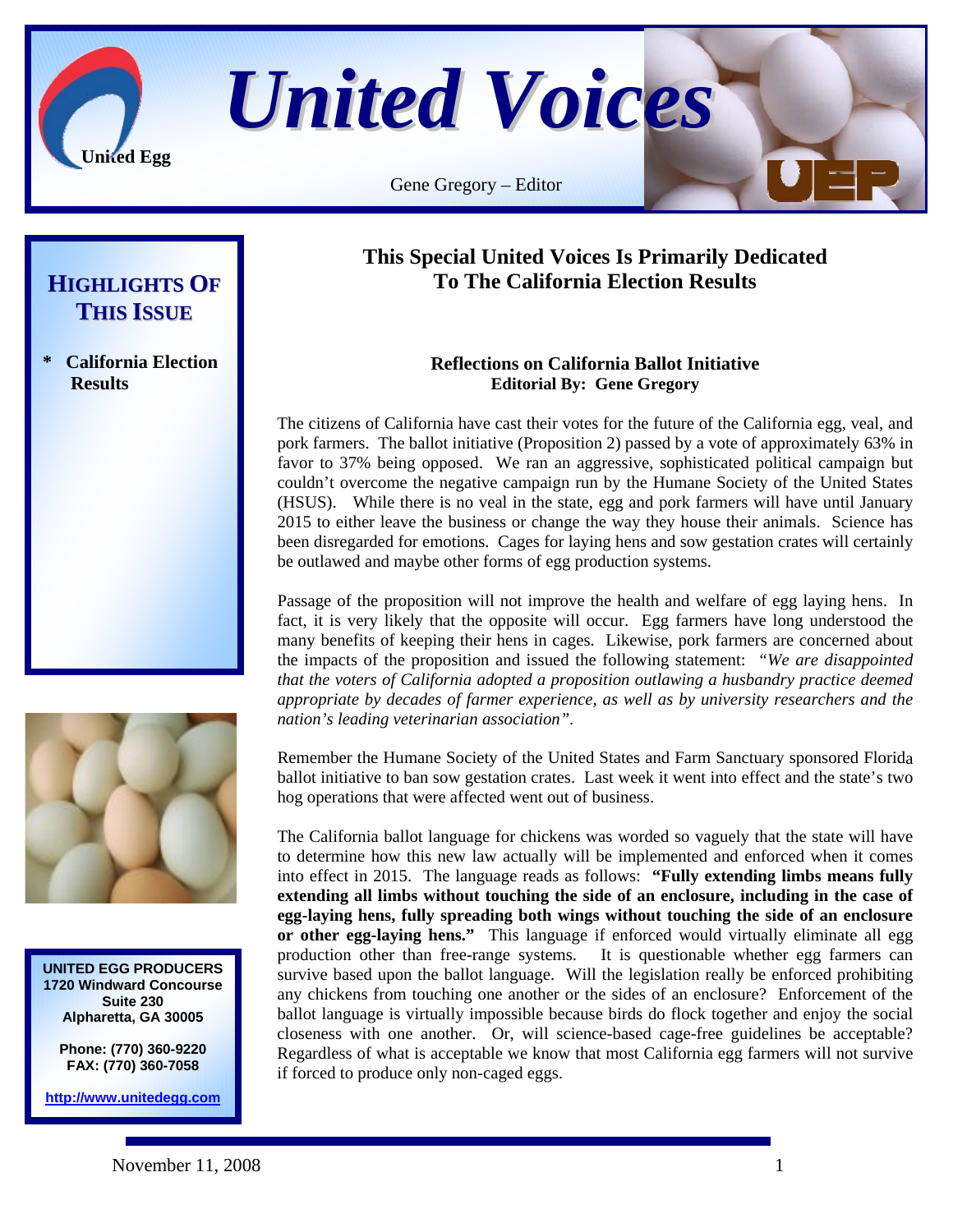The Humane Society of the United States (HSUS) has continued to argue that even the egg industry's own economist said that it would only cost one (1) penny per egg to be more humane to chickens. While everyone in the egg production business knows that it costs considerable more than a penny an egg, it doesn't really matter. The competitiveness of the egg industry causes business to change from one account to another for as little as a penny a dozen. So imagine what happens when your competitor can produce and sell eggs for 12 cents less per dozen.

We believe that approximately 95% of all eggs sold to California consumers come from cage production farms. California consumers have a choice with a variety of cage, cage-free, and organic eggs already on the grocery shelves. Consumers vote everyday with their purchase and when they want more than 5% of their eggs from systems other than cages, the farmers will produce them. It is simply bad business and bad legislation to force the production or manufacturing of anything that the market doesn't demand.

California egg farmers have a major decision to make between now and 2015. Some will convert to cagefree, while others will not. Even those that make the conversion will end up owning far fewer hens. In the competitive world, I see no way California egg farmers can compete with out-of-state or out-of-country eggs unless the state legislature puts forth a law that prohibits cage eggs from being sold in the state. California currently has approximately 19 million laying hens. It is my opinion that by 2015 we could see no more than five (5) million hens meaning that most egg farmers were forced out of business and their investment and business they enjoyed gone forever.

Unless prohibited by law, grocery stores, restaurants, hotels, etc. will continue to look for the cheapest eggs possible. This means they will purchase eggs from someone other than California farmers. There will be exceptions like **Whole Foods** who handed out vote YES flyers in their stores and who want to make a social statement hoping to attract a certain segment of the market. It is time for all others to educate themselves on the consequences of the passage of proposition 2. It is time for them to understand that locally produced eggs will not be available. It is time for them to understand that these vegan activists want an ultimate elimination of all animal products.

California egg farmers like all family farmers are hard working people that get up everyday hoping to make a profit producing an abundance of affordable food. These same people understand and have implemented the science for animal welfare, food safety and environment. The National Pork Producers Council said: *It is regrettable that animal-rights groups were successful in vilifying honest, hardworking farmers and ranchers who treat their animals humanely and provide them a safe, healthy environment in which to grow".* 

Tell me how many eggs or pounds of pork do the city folks produce in Los Angeles, San Francisco, San Diego and other major cities that voted for proposition. The answer is none. They don't feed themselves and must depend upon someone else to do so. And yet, they voted to put farmers out of business. What kind of country are we living in when we are willing to vote out of business the very people that feed us?

Farmers won the intellectual argument in this battle for Proposition 2 but lost the emotional feelings. Many voters have such a loving relationship with their pets and can't disassociate the life of a farm animal from that of a pet.

Back in April people were polled and reported that 95% would vote for Proposition 2. After hearing arguments both for and against, the poll showed that 72.5% would favor the proposition. Our educational campaign about egg production and the consequences of proposition 2 began and we saw the polls changing to a 50/50 position. Then HSUS began their negative TV campaign with disparaging videos. It has been said that a picture is worth a thousand words in creating an impression. This misrepresentation of family farms created an image that was hard to overcome.

Interviewed by Time Magazine, Wayne Pacelle (President & CEO of HSUS) said this about social change. *"Social change occurs on an incremental pathway. For those who want to see more people adopt a vegetarian diet and not have animals slaughtered for food at all – I do believe that this discussion about Proposition 2 builds important awareness about our responsibilities to animals".*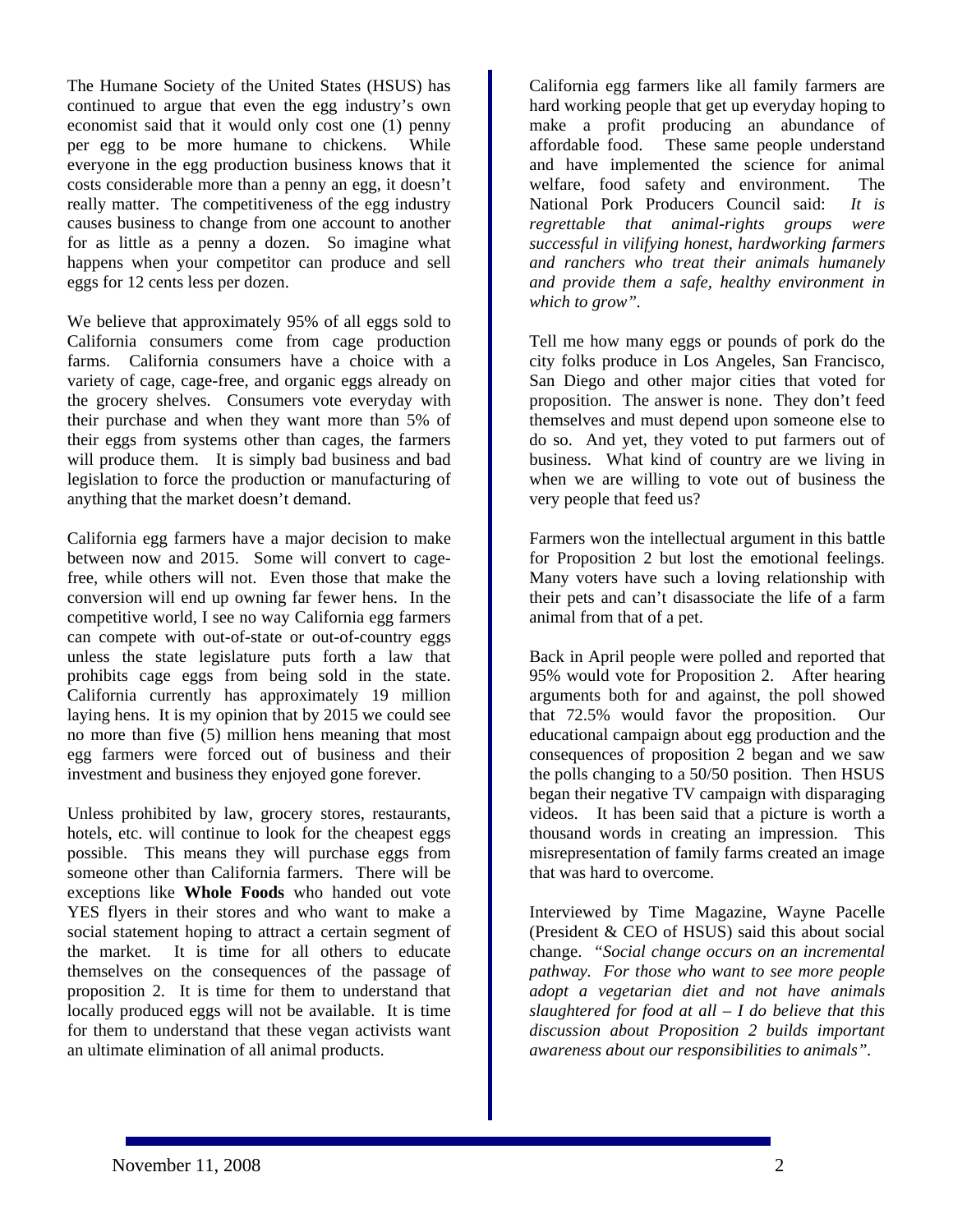In a victory speech to his supporters, Pacelle said: *"No state in the U.S. and no Agribusiness titan anywhere in the nation can overlook this mandate".* He further said: *"The trend is unmistakable, and its time for agriculture and those other businesses in the food chain to drop the last of their opposition and implement the future, starting now". "We'll engage constructively with farmers and businesses that take responsible steps to improve the welfare of animals. The others, unfortunately, will learn their lessons the hard way – beginning with the wrath of consumers". "Passing this measure also would provide additional momentum to our efforts at the federal level".* 

Gene Baur, president of Farm Sanctuary and one of the co-sponsors of Proposition 2 says this: *We look forward to seeing these confinement systems phased out nationwide."* 

A senior attorney at HSUS, Peter Brant, said he believes the proposition is a sign of things to come in other states, and possibly at the federal level. On a federal level, Brant said legislation in the new, heavily Democratic Congress is definitely possible.

HSUS believes they now have an animal friendly White House with the Obama election. HSUS vice president, Michael Markarian, says" *"The presidential ticket endorsed by the Humane Society Legislative Fund emerged as victorious on Tuesday night, with Barrack Obama and Joe Biden elected as our next president and vice president. HSFL backed Obama and Biden because both senators have been strong supporters of animal protection legislation".* 

One of Pacelle's stated priorities is a federal bill know as the Farm Animal Stewardship Purchasing Act, which would set animal-welfare standards for foods produced for school lunches and any other federally funded nutrition programs. Pacelle is not talking about sciencebased guidelines, but instead his version of guidelines.

Pacelle has never lived on a farm or worked with farm animals and yet he knows better than farmers and scientist how they should be treated. I don't think so!! I think he has a social agenda that is unrelated to animals.

Ingrid Newkirk of PETA had this to say, which clearly shows the intent of most of the vegan activists. *"Farmed animals in California will be given these basic necessities by 2015, but we will continue to spread the message that the best thing that people can do to help animals is to stop eating them altogether".*

Based upon the actions and words of these vegan activists, we believe it is clear that they will quickly push for state and federal legislation through either ballot initiatives or sponsored legislation to ban most science-based animal welfare guidelines for egg laying hens, veal, pork, and possibly other farm animals.

Their agenda doesn't stop with just farm animals. HSUS was successful in this election with a Massachusetts ballot initiative to ban greyhound dog racing in the state. Their agenda also includes hunting, zoos, rodeos, and any other way in which we use or enjoy animals.

Agriculture spent approximately \$8 million on this campaign and lost. We appreciate and thank all those that contributed to agriculture's campaign. Never has anyone spent this much money to challenge HSUS. With their 10 million members, ability to raise lots of money, to misrepresent the facts about the welfare of animals, to draw upon the emotions of pet owners, and their open door by a willing liberal media, they are a force to be concerned with.

Should this movement move across the country through other states or federal legislation, we would see a retraction of farm animals to the point that Americans will be buying most of their food from foreign countries. We will not feed ourselves without foreign imports unless we take actions quickly to educate legislators and the public. Many of these countries do not and will not have the equal standards for food safety and animal welfare as are implemented by American farmers.

HSUS would like for the public to believe that these modest legislations will improve the welfare of animals and that farmers will convert to more costly systems. They would like for you to believe that the price of eggs will rise, consumer will pay the price, and farmers will be compensated and happy. This is far from the truth because the vast majority of egg farmers don't like producing eggs in non-cage systems and will simply go out of business. The model is already in place in Europe where farmers are moving their business to more friendly countries.

Casey Langan, a spokesman with the Wisconsin Farm Bureau Federation had this to say: *"Passage of the measure would damage or dismantle agricultural industries in California and could also shift production to other parts of the world where*